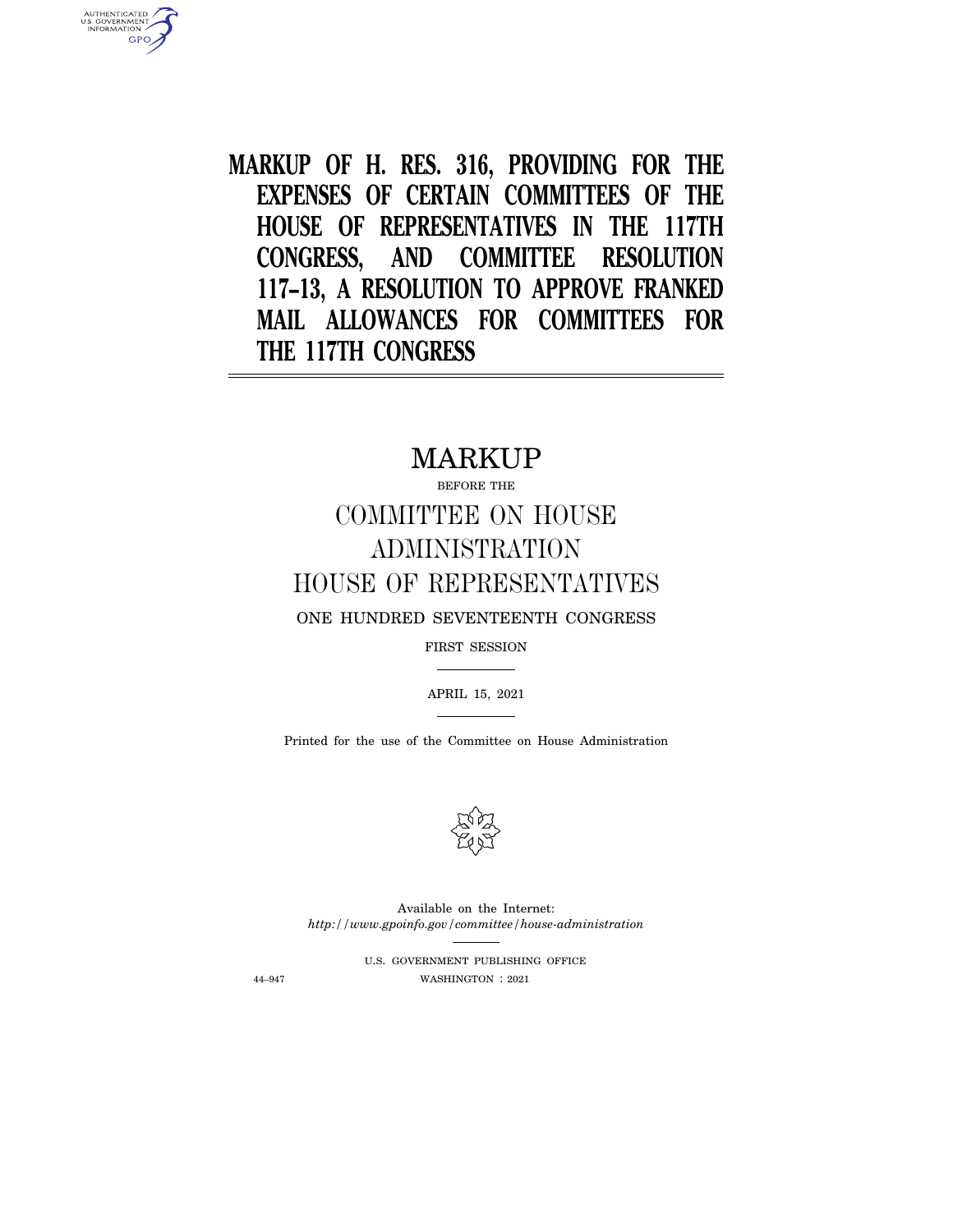### COMMITTEE ON HOUSE ADMINISTRATION

ZOE LOFGREN, California, *Chairperson* 

JAMIE RASKIN, Maryland G.K. BUTTERFIELD, North Carolina PETE AGUILAR, California MARY GAY SCANLON, Pennsylvania TERESA LEGER FERNANDEZ, New Mexico RODNEY DAVIS, Illinois, *Ranking Member*  BARRY LOUDERMILK, Georgia BRYAN STEIL, Wisconsin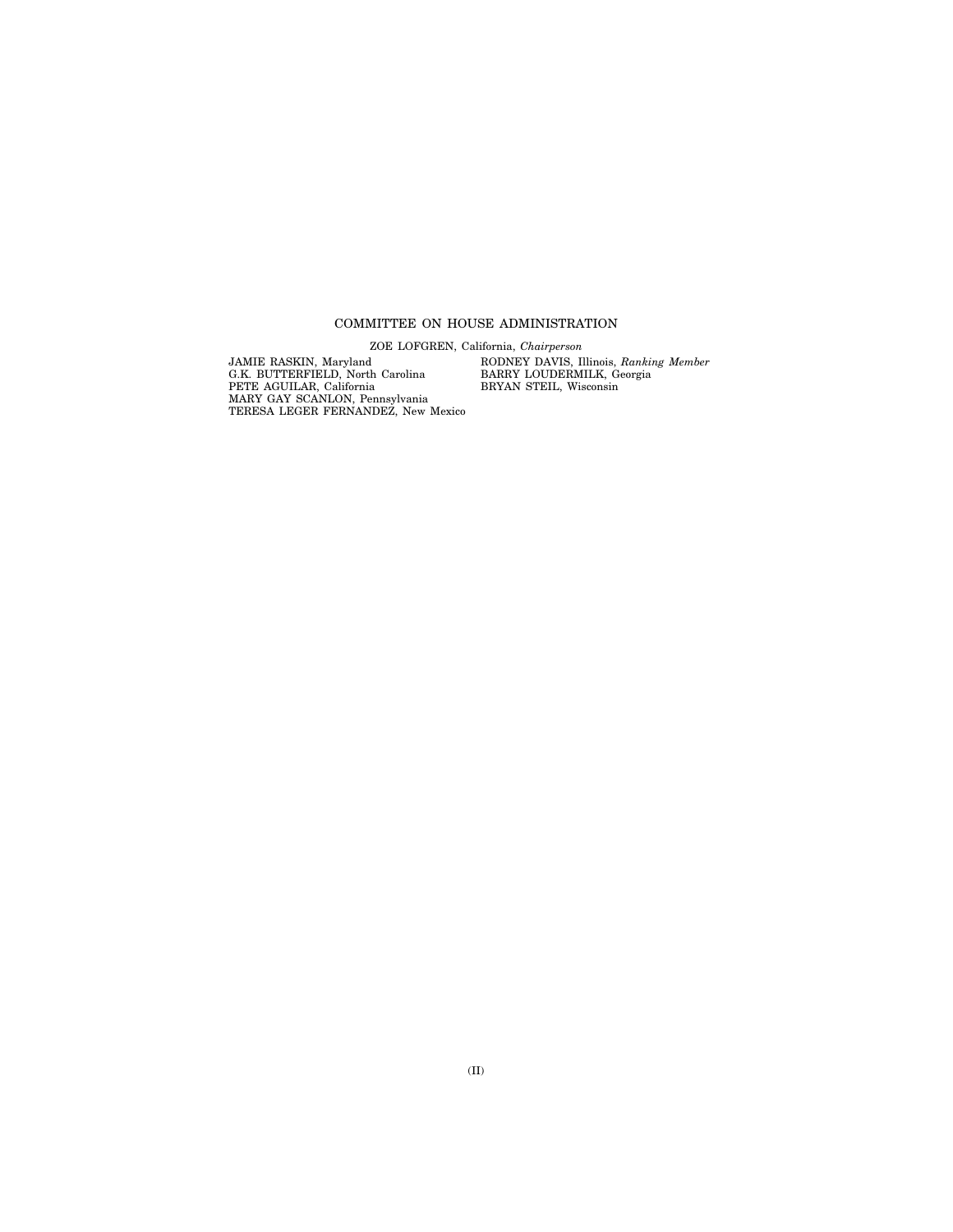## **MARKUP OF H. RES. 316, PROVIDING FOR THE EXPENSES OF CERTAIN COMMITTEES OF THE HOUSE OF REPRESENTATIVES IN THE 117TH CONGRESS, AND COMMITTEE RESOLUTION 117–13, A RESOLUTION TO AP-PROVE FRANKED MAIL ALLOWANCES FOR COMMITTEES FOR THE 117TH CONGRESS**

### **THURSDAY, APRIL 15, 2021**

HOUSE OF REPRESENTATIVES, COMMITTEE ON HOUSE ADMINISTRATION, *Washington, DC.* 

The Committee met, pursuant to call, at 12:34 p.m., via Webex, Hon. Zoe Lofgren [chairperson of the Committee] presiding.

Present: Representatives Lofgren, Butterfield, Aguilar, Scanlon, Leger Fernandez, Davis, Loudermilk, and Steil.

Staff Present: Jamie Fleet, Democratic Staff Director; Khalil Abboud, Deputy Staff Director; Dan Taylor, General Counsel; David Tucker, Parliamentarian; Brandon Jacobs, Legislative Clerk; Peter Whippy, Communications Director; Natalie Young, Press Secretary; Tim Monahan, Minority Deputy Staff Director; Caleb Hays, Minority General Counsel; Jen Daulby, Minority Republican Staff Director; and Janet Schwalb, Minority Professional Staff.

The CHAIRPERSON. The Committee on House Administration will come to order.

Good afternoon, everyone. I would like to thank the members of the Committee for joining us today. As we begin, I want to note that we are holding this hearing in compliance with regulations for remote committee proceedings pursuant to House Resolution 8.

Generally, we ask Committee members to keep their microphones muted when not speaking so that we can limit background noise. Members will need to unmute themselves when seeking recognition or when recognized for their five minutes of questions if there are questions.

I want to remind my colleagues to please keep your cameras on at all times, even if you need to step away for a moment. Please do not leave the meeting or turn your camera off. And I would like also to remind you that the regulations governing remote proceedings prohibit us from participating in more than one committee proceeding at the same time.

At this time, I ask unanimous consent that all members have five legislative days in which to revise and extend their remarks and have any written statements be made part of the record.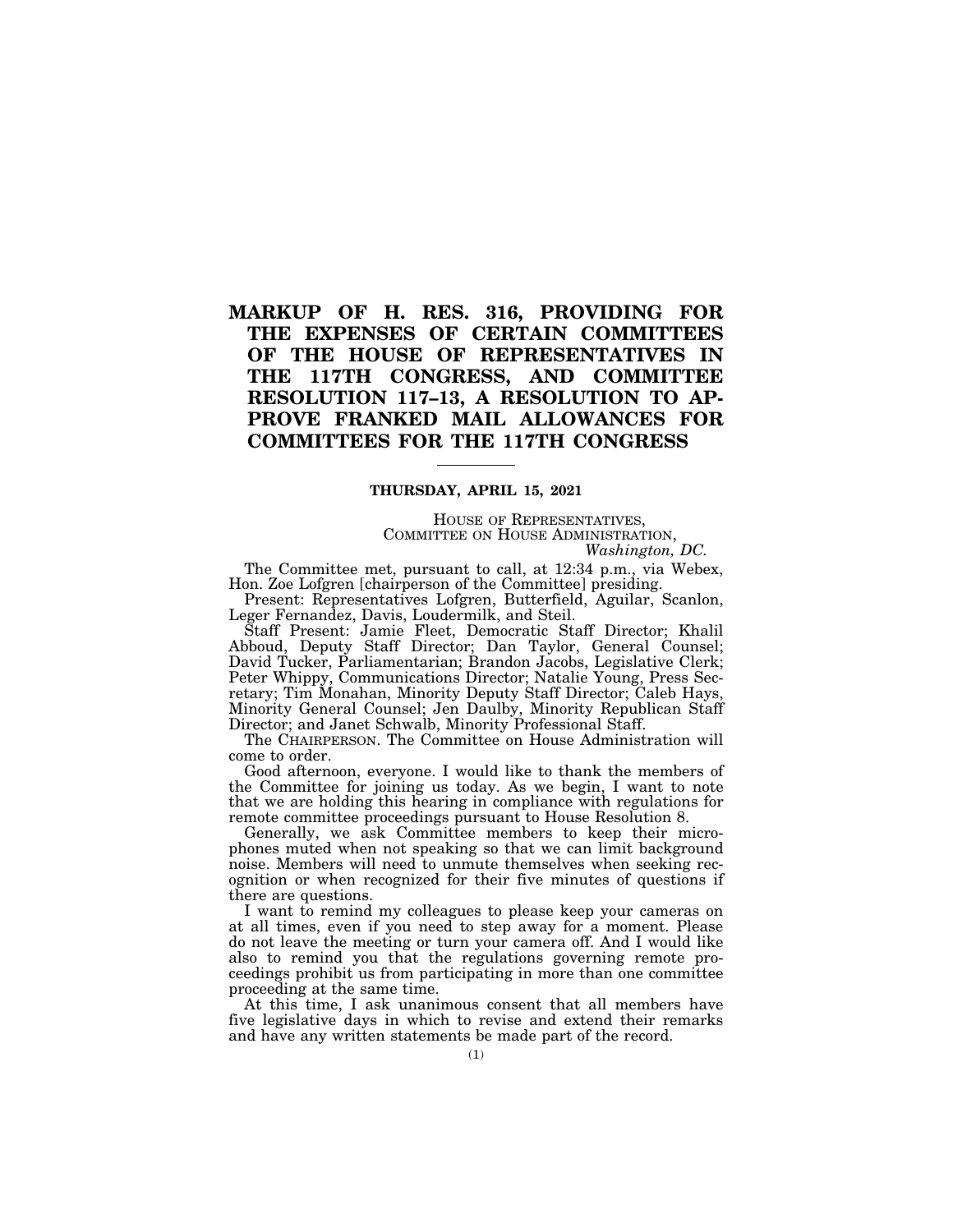Hearing no objections, so ordered.

For this part of the Committee proceedings, this business meeting, we will consider House Resolution 316, the primary committee expense resolution for the 117th Congress, and Committee on House Administration Resolution 117–13, to approve franked mail allowances for committees.

Since the 104th Congress when the House adopted a biennial committee funding process, the House is required to adopt a committee expense resolution to provide funding for House committees. Today we will consider the resolution for the 117th Congress.

The interim funding authority we are currently operating under expires on April 22, 2021. In general, we provided committees with a 5-percent increase over amounts provided in the last Congress. A few committees requested less than a 5-percent increase, and we have accommodated those requests. We have provided increases above 5-percent to certain committees to provide the specific resources they require.

Throughout this process, we have endeavored to work with the minority and with all of our committees, being mindful of the very real restraints we face due to amounts previously appropriated to provide for committee funding. I am glad that the Ranking Member and I were able to reach agreement on the resources provided to this Committee, as reflected in H. Res. 308.

As I have stated during our committee funding hearings, I believe that an area of vital concern to the House as an institution is having a strong oversight capability. It is imperative that our committees rebuild the institutional capability to conduct robust and comprehensive oversight. I will note that, even with the increases contained in this resolution, many committees have not returned to funding levels which were provided in the 111th Congress, over one decade ago. I will remind my colleagues that the Committee reserves the right at any time in the future to ask chairs and ranking members of any committee to come back to us and discuss how committee funds are being used or to resolve any disagreements between the majority and the minority. In addition, we have included language in the resolution consistent with previous committee funding resolutions to provide the Committee with the authority, unless waived, to review the use of funds made by committees during the first session of this Congress.

We are also considering today Committee on House Administration Resolution 117–13, which provides nominal amounts for the incidental franking requirements of committees. The amounts provided in the resolution are the same amounts provided over the last several years.

I wish to thank everyone for all their work to ensure that the Committee accomplishes one of its most important responsibilities that we face: ensuring our committees have the resources to accomplish the necessary work of the House of Representatives on behalf of the American people.

I would now recognize our Ranking Member for any opening remarks that he may wish to make.

Mr. Davis.

Mr. DAVIS. Thank you, Madam Chair.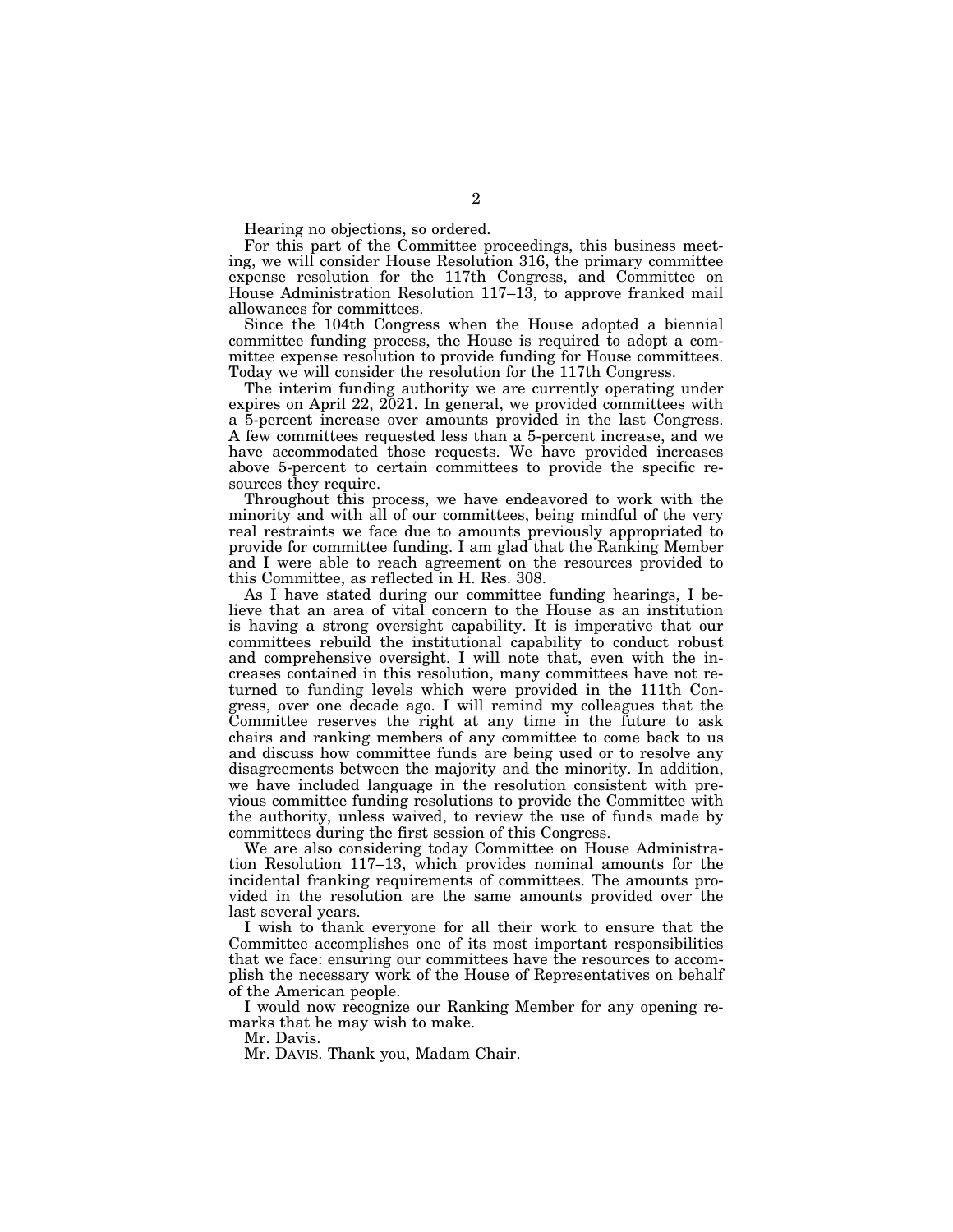And as I have noted before, I wish we could have had this markup a little earlier. I really do appreciate the majority for working with us on the committee funding issues. I believe the underlying committee funding resolution is a step in the right direction and will allow the House to increase its oversight capacity. I would like to get assurance from the chairperson that any allocation from the reserve fund must be done in concurrence with the ranking member or be considered in a Committee meeting, as we agreed to in the last Congress.

The CHAIRPERSON. That has been our policy in the past and will continue to be in the future.

Mr. DAVIS. Much appreciated, Madam Chair. I appreciate the working relationship we developed on this, and I look forward to working with you and the committees in the future if more funds are needed out of that reserve fund.

As I noted in our hearing on this, it is about so much more than how much money each House committee should receive. It is a reflection on our priorities and our responsibilities as a legislative branch of the greatest and most powerful country in the world.

Committees are one of the major pillars of this institution. It is where so much of our critical work gets done, which is why I believe taxpayers deserve a thorough review of the budget request committees are submitting. My hope was that the funding process would have been done in a more transparent and thoughtful way. Oversight of committee budgets is a responsibility given to this Committee that I take very seriously, as do our Members. And I am hopeful next year we can spend a little more time reviewing these budgets and also ensure committee budgets are approved in a timely manner.

But as I said, I am glad we can come together on this. I appreciate the Chairperson's willingness to incorporate some of our feedback. Madam Chair, I support this resolution. With the understanding that we will continue to work together to make necessary adjustments through the reserve fund on an as-needed basis just, again, as we did last Congress.

Again, I thank you for your cooperation and the cooperation of the majority and their staff.

And I yield back.

The CHAIRPERSON. Very good. I now call up House Resolution 316.

Without objection, the first reading of the resolution is dispensed with.

Without objection, the resolution is considered as read and open for amendment at any point.

[The resolution follows:]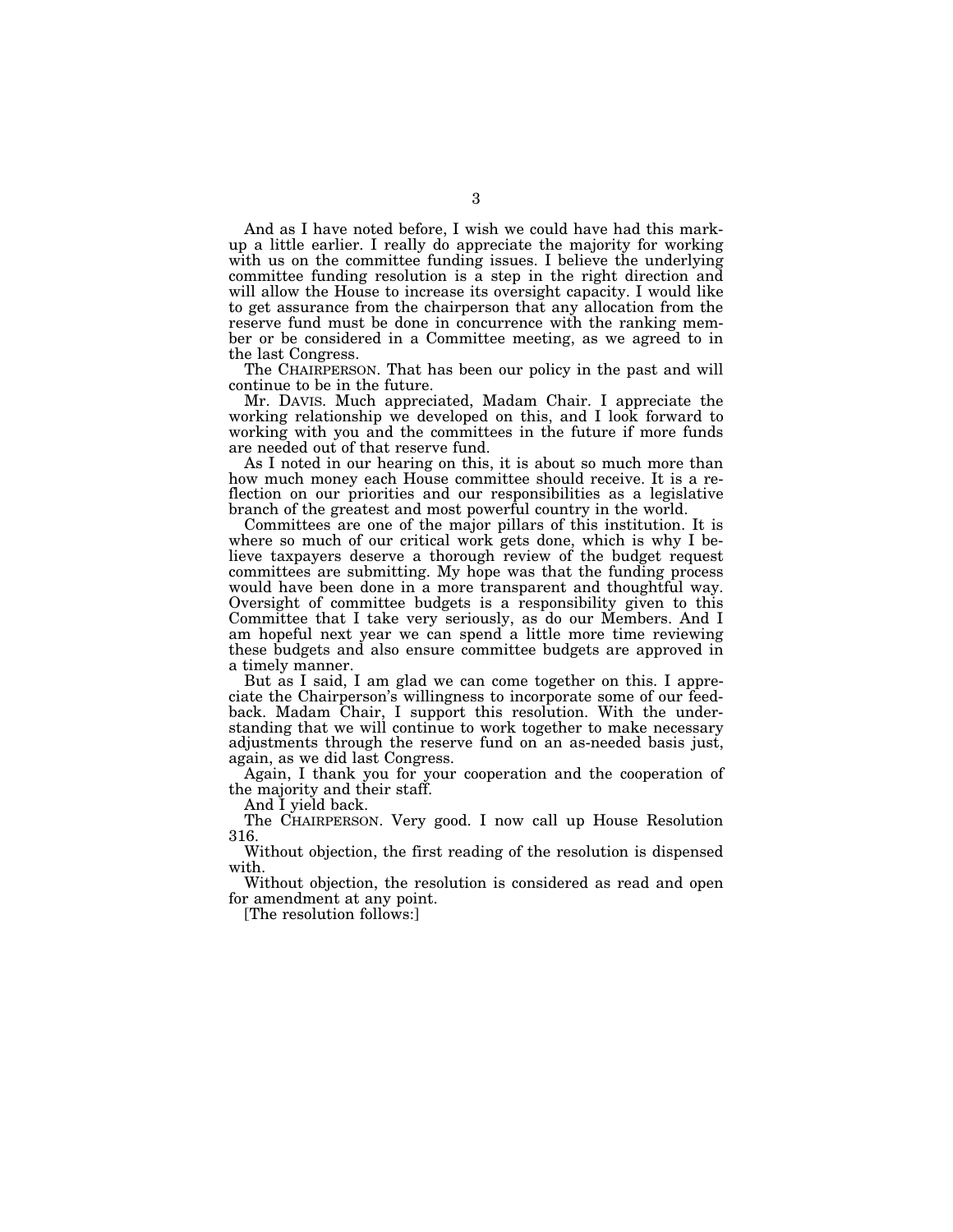#### $117 \ensuremath{\mathrm{TH}}$  CONGRESS **H. RES. 316** 1st SESSION

Providing for the expenses of certain committees of the House of Representatives in the One Hundred Seventeenth Congress.

 $\overline{4}$ 

### IN THE HOUSE OF REPRESENTATIVES

APRIL 14, 2021

Ms. LOFGREN (for herself and Mr. RODNEY DAVIS of Illinois) submitted the following resolution; which was referred to the Committee on House Administration

# **RESOLUTION**

- Providing for the expenses of certain committees of the House of Representatives in the One Hundred Seventeenth Congress.
- $\mathbf{1}$ Resolved,

 $\overline{2}$ SECTION 1. COMMITTEE EXPENSES FOR THE ONE HUN-

3

DRED SEVENTEENTH CONGRESS.

 $\overline{4}$ (a) IN GENERAL.—With respect to the One Hundred

Seventeenth Congress, there shall be paid out of the appli-5

cable accounts of the House of Representatives, in accord-6

 $\tau$ ance with this primary expense resolution, not more than

the amount specified in subsection (b) for the expenses 8

 $\overline{N}$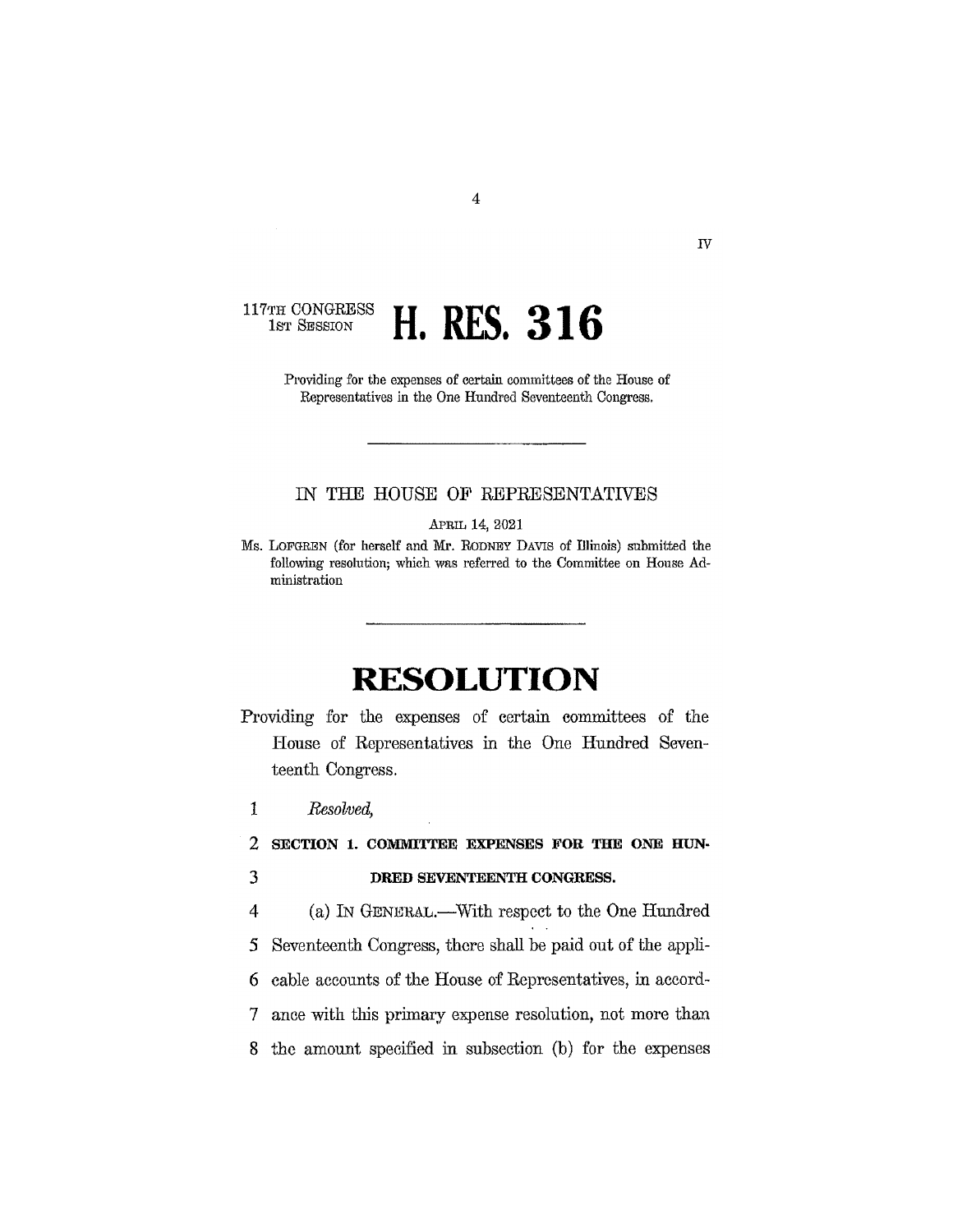1 (including the expenses of all staff salaries) of each com-2 mittee named in such subsection.

3 (b) COMMITTEES AND AMOUNTS.—The committees and amounts referred to in subsection (a) are: Committee  $\overline{4}$ 5 on Agriculture, \$12,288,994; Committee on Armed Serv- $$18,155,984;$ Committee Budget, 6 ices. on the \$10,899,446; Select Committee on the Climate Crisis, 7 \$3,865,000; Committee on Education and Labor, 8 9 \$15,727,650; Committee on Energy and Commerce, \$22,834,754; Committee on Ethics, \$7,015,392; Com-10 mittee on Financial Services, \$17,931,756; Committee on 11 12 Foreign Affairs, \$17,306,860; Committee on Homeland Security, \$16,073,402; Committee on House Administra-13 tion, \$11,482,401; Permanent Select Committee on Intel-14 ligence, \$13,086,150; Committee on the Judiciary, 15 16 \$16,812,230; Select Committee on the Modernization of 17 Congress, \$1,942,500; Committee on Natural Resources, \$14,590,722; Committee on Oversight and Reform, 18 \$27,793,928; Committee on Rules, \$6,854,838; Com-19 mittee on Science, Space, and Technology, \$11,633,636; 20 21 Committee on Small Business, \$6,506,110; Committee on 22 Transportation and Infrastructure, \$19,194,346; Committee on Veterans' Affairs, \$9,583,954; and Committee 23 24 on Ways and Means, \$19,600,208.

HRES 316 IH

5  $\overline{2}$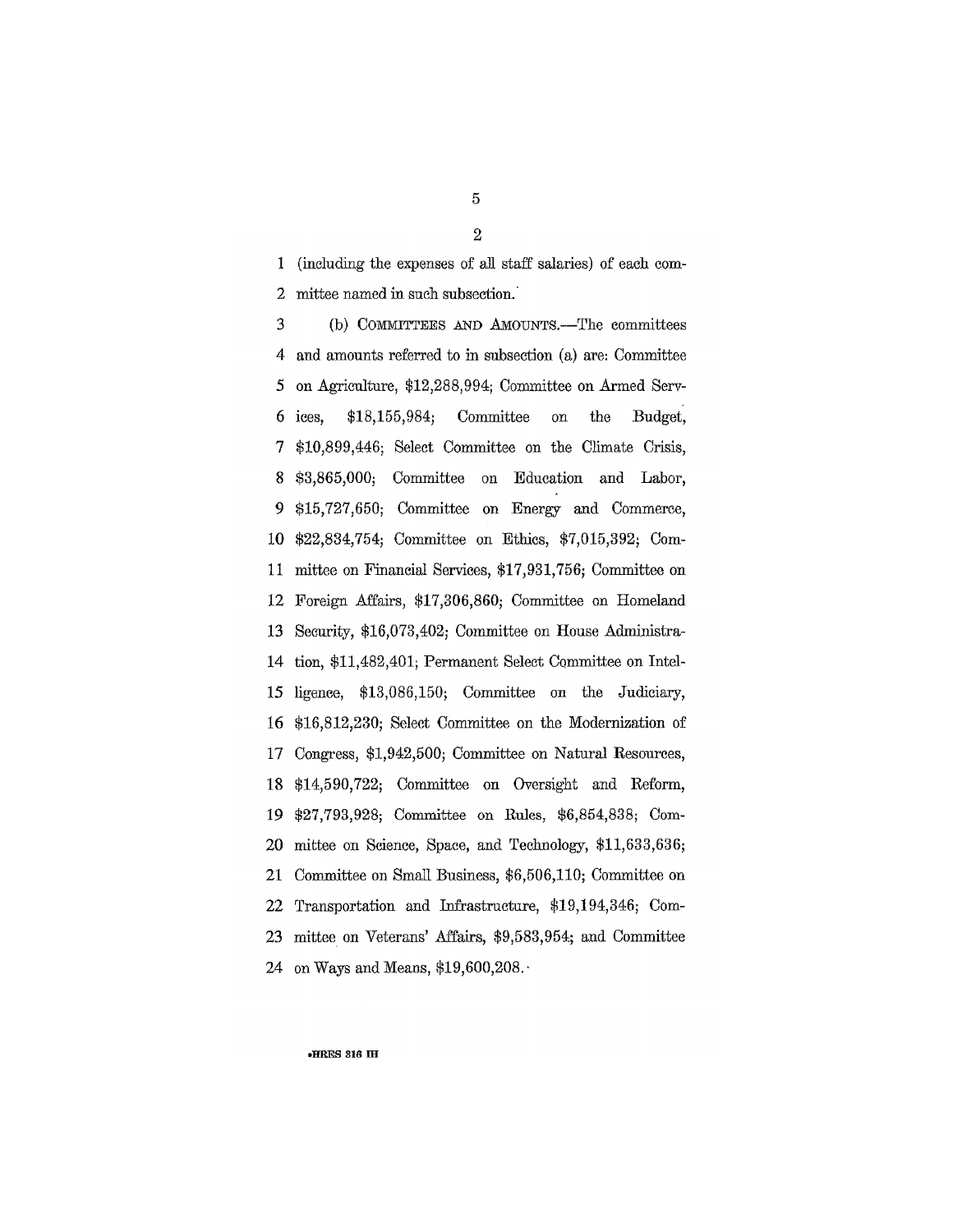1 SEC. 2. FIRST SESSION LIMITATIONS.

 $\overline{2}$ (a) In GENERAL.—Of the amount provided for in 3 section 1 for each committee named in subsection (b), not 4 more than the amount specified in such subsection shall be available for expenses incurred during the period begin-5 6 ning at noon on January 3, 2021, and ending immediately  $\overline{7}$ before noon on January 3, 2022.

8 (b) COMMITTEES AND AMOUNTS.—The committees 9 and amounts referred to in subsection (a) are: Committee on Agriculture, \$6,144,497; Committee on Armed Serv-10 ices, \$8,917,992; Committee on the Budget, \$5,449,723; 11 Select Committee on the Climate Crisis, \$1,915,000; Com-12 mittee on Education and Labor, \$7,863,825; Committee 13 14 on Energy and Commerce, \$11,417,377; Committee on Ethics, \$3,507,696; Committee on Financial Services, 15 \$8,965,878; Committee on Foreign Affairs, \$8,653,430; 16 Committee on Homeland Security, \$8,036,701; Committee 17 on House Administration, \$5,590,190; Permanent Select 18 19 Committee on Intelligence, \$6,543,075; Committee on the 20 Judiciary, \$8,406,115; Select Committee on the Mod-21 ernization of Congress, \$971,250; Committee on Natural 22 Resources, \$7,295,361; Committee on Oversight and Re-23 form, \$13,896,964; Committee on Rules, \$3,410,369; 24 Committee Science, Space, Technology,  $_{\text{on}}$ and \$5,816,818; Committee on Small Business, \$3,253,055; 25 26 Committee on **Transportation** and Infrastructure, **\*HRES 316 IH** 

 $\boldsymbol{6}$ 

3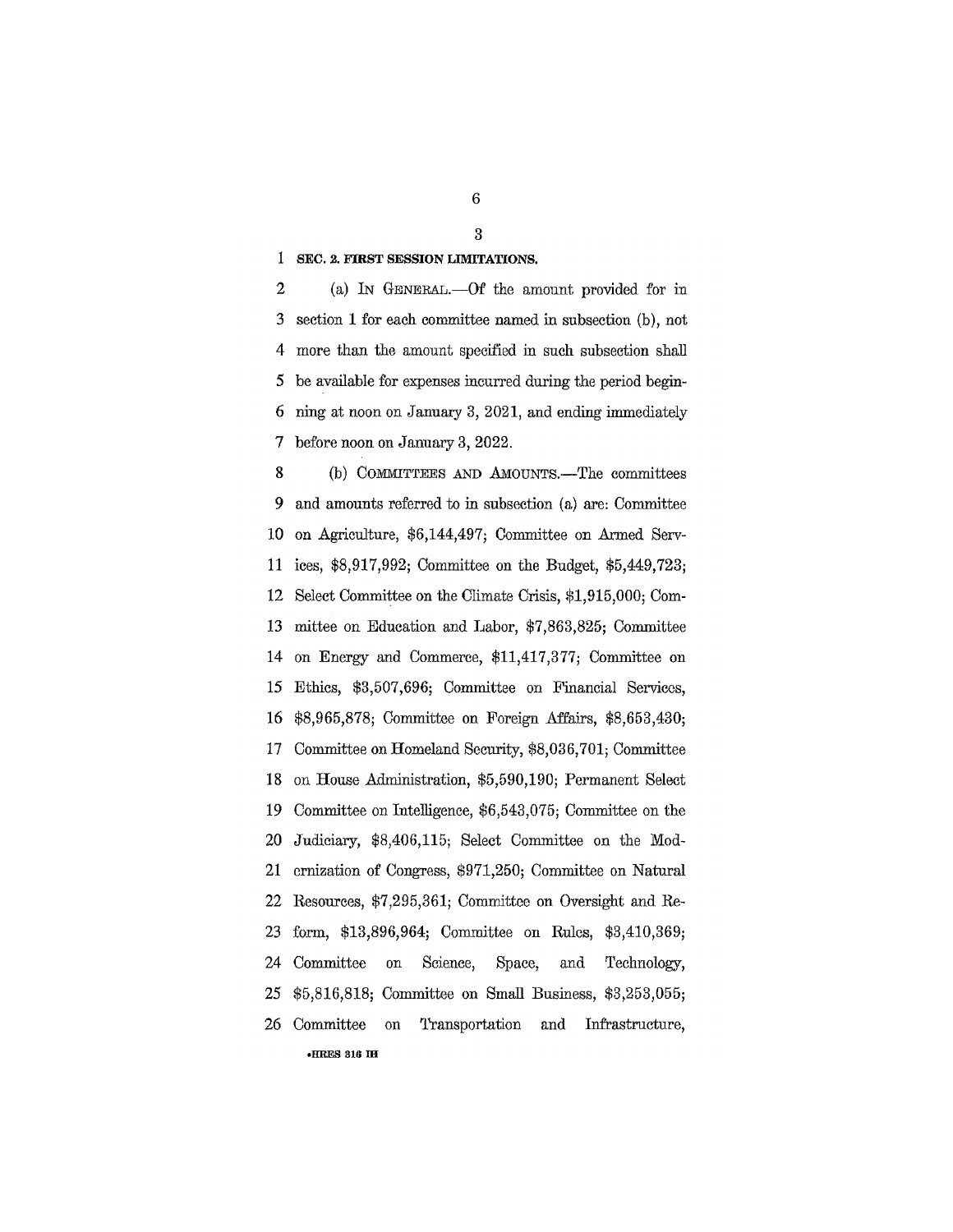1 Committee on Science, Space. and Technology,  $\overline{2}$ \$5,816,818; Committee on Small Business, \$3,253,055;  $\noindent \textbf{ Committee}$ 3 on Transportation and Infrastructure, \$9,597,173; Committee on Veterans' Affairs, \$4,791,977;  $\overline{4}$ and Committee on Ways and Means, \$9,800,104. 5 6 (c) REVIEW OF USE OF FUNDS IN FIRST SESSION.  $\overline{7}$ (1) REVIEW.—None of the amounts provided 8 for in section 1 for a committee named in subsection 9 (b) may be available for expenses of the committee 10 after March 15, 2022, unless the chair or ranking 11 minority member of the committee appears and pre-12 sents testimony at a hearing of the Committee on 13 House Administration held prior to such date to re-14 view the committee's use of the amounts provided 15 for in section 1 during the first session of the One 16 Hundred Seventeenth Congress and to determine 17 whether the amount specified in subsection (b) with 18 respect to the committee should be updated on the 19 basis of the review. 20 (2) WAIVER.-The Committee on House Ad-

21 ministration may waive the application of paragraph 22  $(1)$  to any or all of the committees named in sub-23 section  $(b)$ .

·HRES 316 IH

7  $\overline{5}$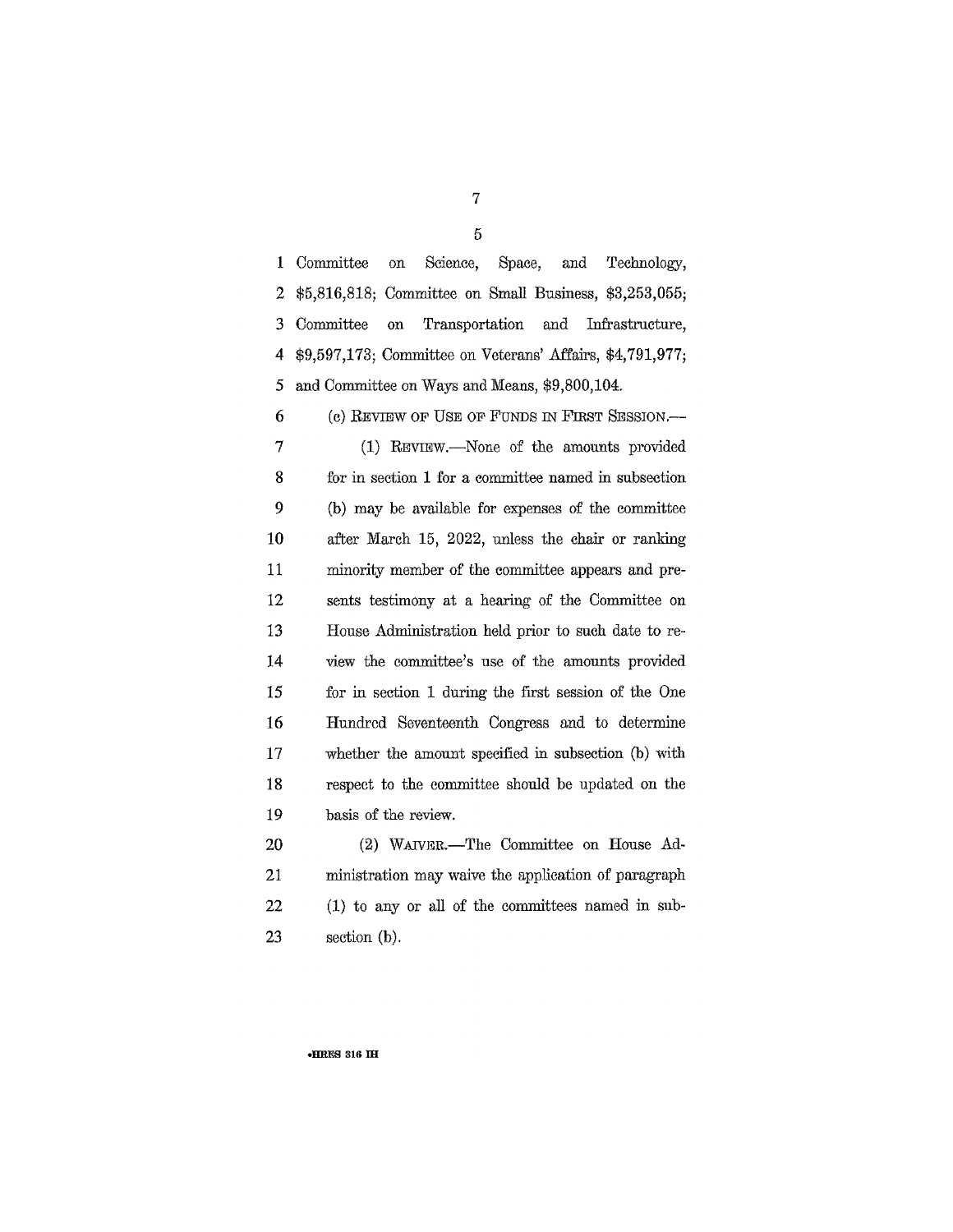1 SEC. 4. VOUCHERS.

 $\overline{2}$ Payments under this resolution shall be made on  $\overline{3}$ vouchers authorized by the committee involved, signed by  $\overline{4}$ the chair of such committee, and approved in the manner 5 directed by the Committee on House Administration. 6 SEC. 5. REGULATIONS.  $\overline{7}$ Amounts made available under this resolution shall 8 be expended in accordance with regulations prescribed by 9 the Committee on House Administration. 10 SEC. 6. RESERVE FUND FOR UNANTICIPATED EXPENSES. 11 (a) ESTABLISHMENT.-There is hereby established a 12 reserve fund for unanticipated expenses of committees for the One Hundred Seventeenth Congress. 13 14 (b) AMOUNT.—The reserve fund under this section 15 shall have a balance of \$4,000,000, of which-16  $(1)$  \$1,500,000 shall be available for unantici-17 pated expenses incurred during the period beginning at noon on January 3, 2021, and ending imme-18 19 diately before noon on January 3, 2022; and 20  $(2)$  \$2,500,000 shall be available for unantici-21 pated expenses incurred during the period beginning 22 at noon on January 3, 2022, and ending imme-23 diately before noon on January 3, 2023. 24 (c) ALLOCATION TO COMMITTEES. Amounts in the 25 reserve fund under this section shall be paid to a com-

**•HRES 316 IH** 

 $\,8\,$ 

6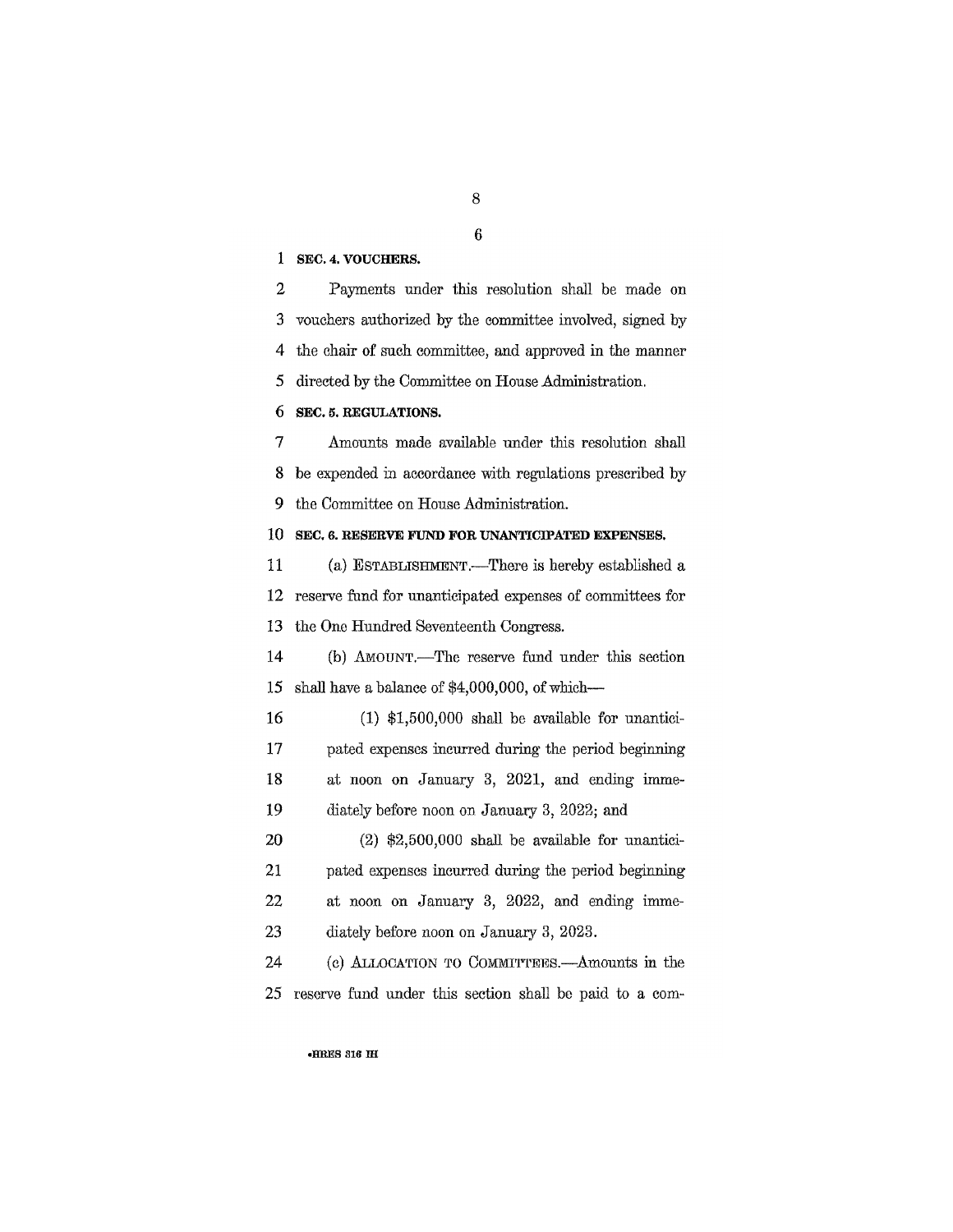1 mittee pursuant to an allocation approved by the Com- $\overline{2}$ mittee on House Administration. 3 SEC. 7. ADJUSTMENT AUTHORITY. The Committee on House Administration shall have  $\overline{4}$  $\mathfrak{I}$ authority to make adjustments in amounts under section 1, if necessary to comply with an order of the President  $\boldsymbol{6}$ issued under section 251A or 254 of the Balanced Budget  $\boldsymbol{7}$  $8\,$ and Emergency Deficit Control Act of 1985 or to conform to any change in appropriations for the purposes of such 9  $10$  section 1.

k,

-HRES 316 IH

 $\bar{\beta}$ 

9  $\overline{7}$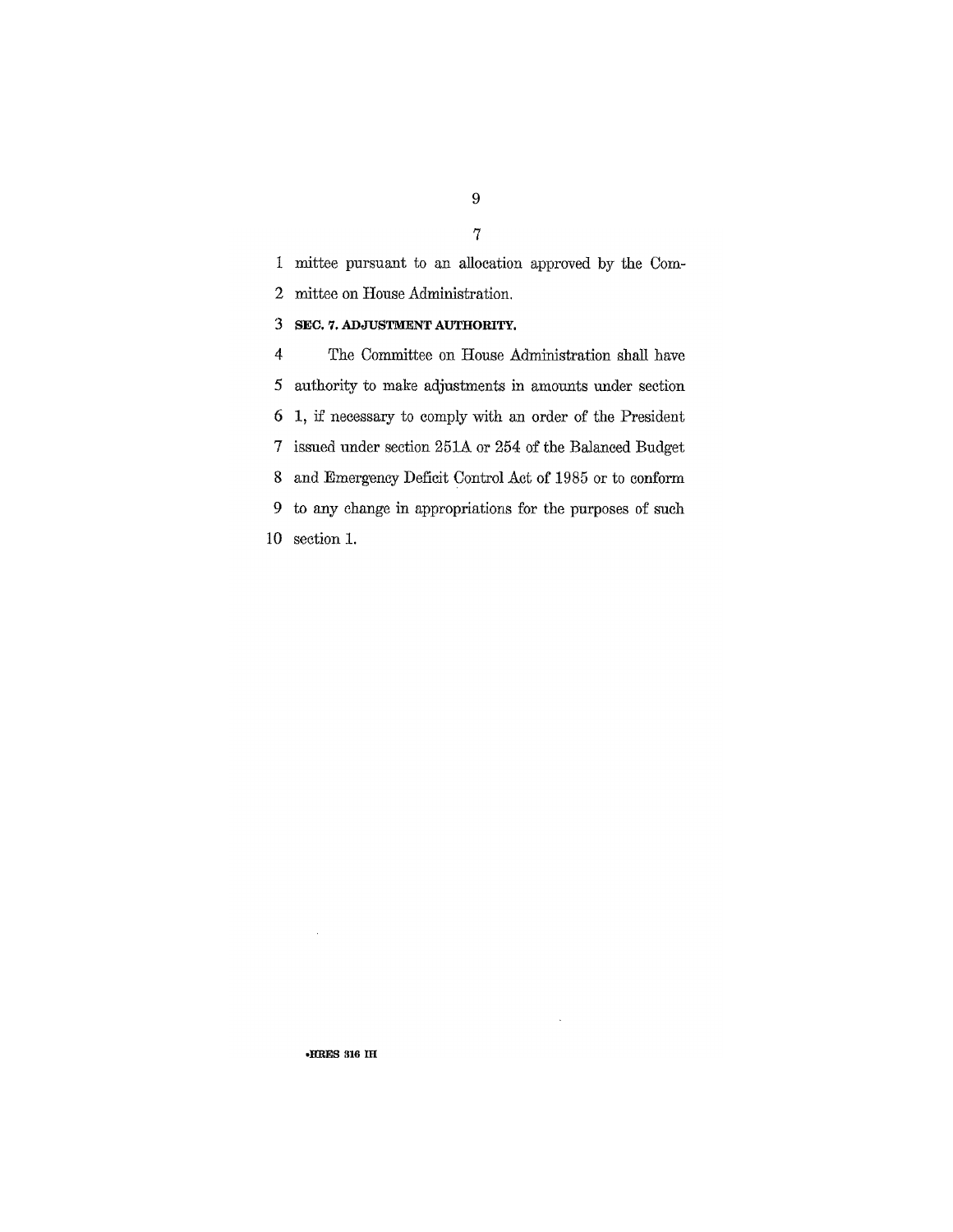The CHAIRPERSON. Does any member wish to be recognized regarding House Resolution 316?

Seeing none, it is now in order to consider the resolution. I move that House Resolution 316 be reported favorably to the House.

All those in favor will please indicate by saying aye.

Are there any opposed? If so, say no.

And in the opinion of the chair, the motion is agreed to unanimously, and House Resolution 316 is ordered reported favorably to the House, and, without objection, the motion to reconsider is laid on the table.

I now call-up Committee on House Administration Resolution 117–13.

[The resolution follows:]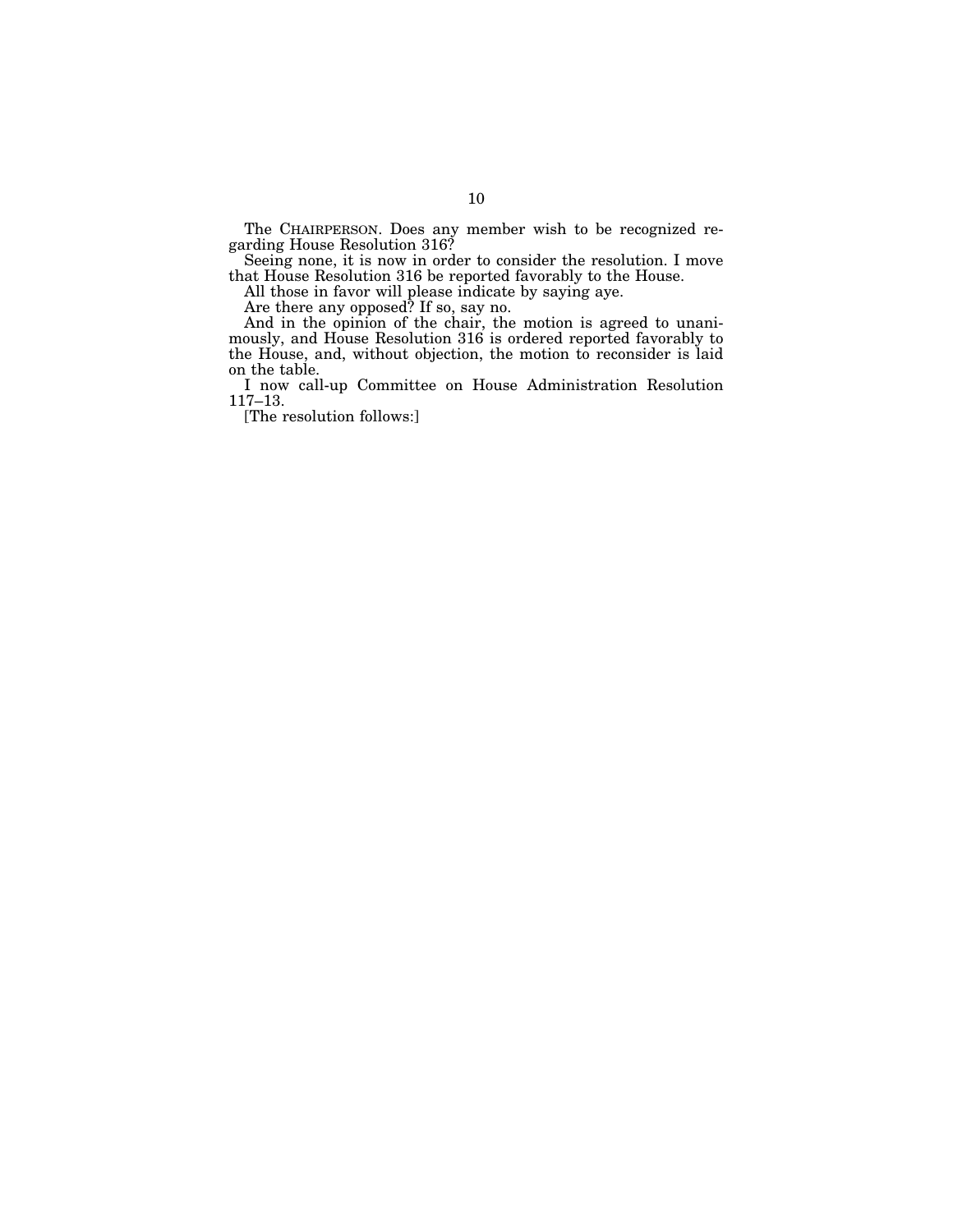### **COMMITTEE ON HOUSE ADMINISTRATION**

### 117th CONGRESS

## A RESOLUTION

### **COMMITTEE RESOLUTION 117-13**

### Resolution to Approve Franked Mail Allowances for Committees for the 117th Congress

Be it resolved, that pursuant to Public Law 101-520 § 311(e) (codified at 2 U.S.C. § 503), that effective January 3, 2021, and during the first session of the One Hundred Seventeenth Congress, the allocation of the Official Mail Allowance for the following committees of the House of Representatives is:

| Committee on Agriculture               | \$5000 |
|----------------------------------------|--------|
| Committee on Armed Services            | \$5000 |
| Committee on the Budget                | \$5000 |
| Select Committee on the Climate Crisis | \$5000 |
| Committee on Education and Labor       | \$5000 |
| Committee on Energy and Commerce       | \$5000 |
| Committee on Ethics                    | \$5000 |
| Committee on Financial Services        | \$5000 |
| Committee on Foreign Affairs           | \$5000 |
| Committee on Homeland Security         | \$5000 |
| Committee on House Administration      | \$5000 |
| Permanent Select Committee on          | \$5000 |
| Intelligence                           |        |
| Committee on the Judiciary             | \$5000 |
| Select Committee on the Modernization  | \$5000 |
| of Congress                            |        |
| Committee on Natural Resources         | \$5000 |
| Committee on Oversight and Reform      | \$5000 |
| Committee on Rules                     | \$5000 |
| Committee on Science, Space, and       | \$5000 |
| Technology                             |        |
| Committee on Small Business            | \$5000 |
| Committee on Transportation and        | \$5000 |
| Infrastructure                         |        |
| Committee on Veterans' Affairs         | \$5000 |
| Committee on Ways and Means            | \$5000 |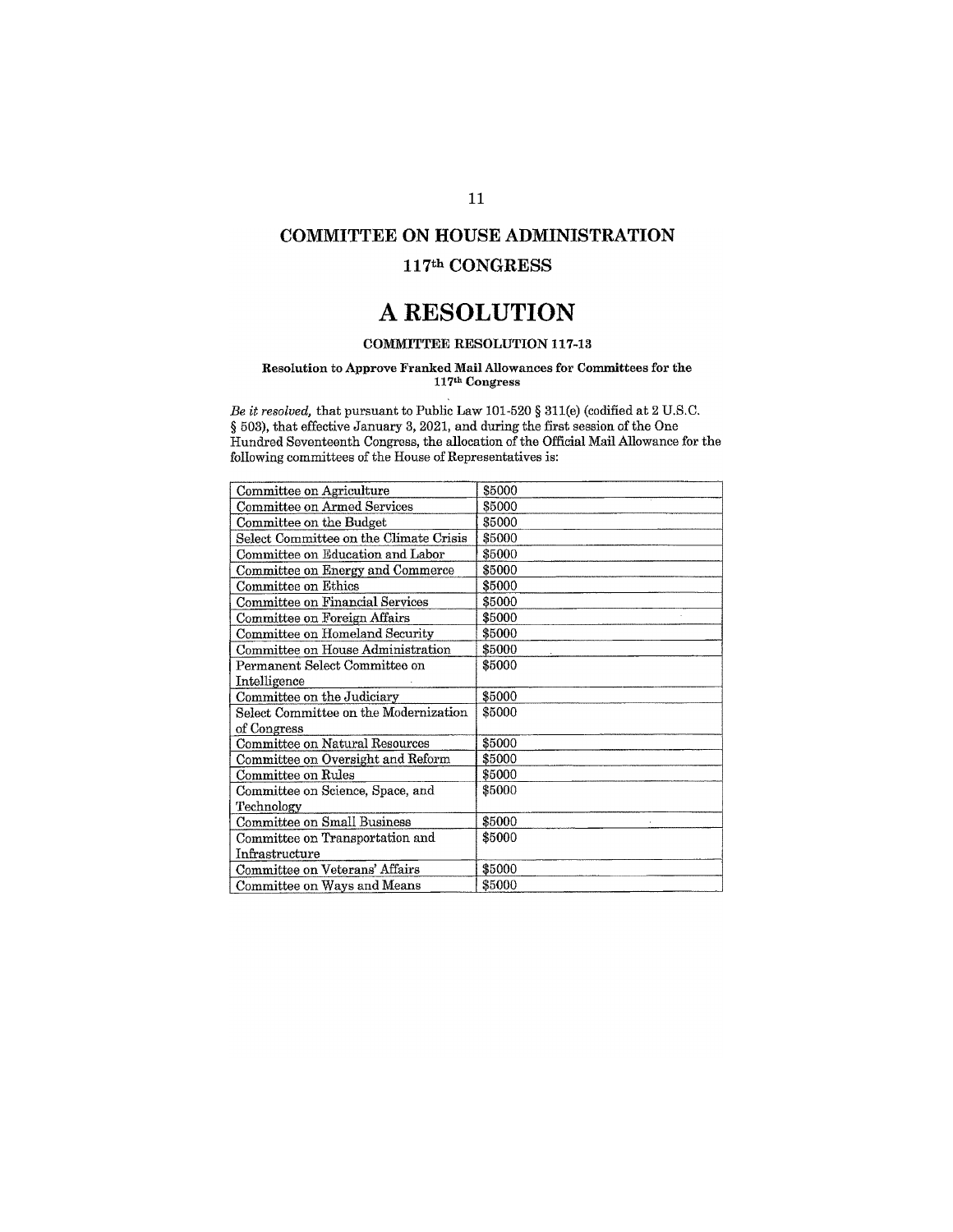Resolved further, pursuant to Public Law 101-520  $\S$  311 (e) (codified at 2 U.S.C. $\S$  503), that effective January 3, 2022, and during the second session of the One Hundred Seventeenth Congress, the allocation of the Offi following committees of the House of Representatives is:

| Committee on Agriculture               | \$5000 |
|----------------------------------------|--------|
| Committee on Armed Services            | \$5000 |
| Committee on the Budget                | \$5000 |
| Select Committee on the Climate Crisis | \$5000 |
| Committee on Education and Labor       | \$5000 |
| Committee on Energy and Commerce       | \$5000 |
| Committee on Ethics                    | \$5000 |
| Committee on Financial Services        | \$5000 |
| Committee on Foreign Affairs           | \$5000 |
| Committee on Homeland Security         | \$5000 |
| Committee on House Administration      | \$5000 |
| Permanent Select Committee on          | \$5000 |
| Intelligence                           |        |
| Committee on the Judiciary             | \$5000 |
| Select Committee on the Modernization  | \$5000 |
| of Congress                            |        |
| Committee on Natural Resources         | \$5000 |
| Committee on Oversight Reform          | \$5000 |
| Committee on Rules                     | \$5000 |
| Committee on Science, Space, and       | \$5000 |
| Technology                             |        |
| Committee on Small Business            | \$5000 |
| Committee on Transportation and        | \$5000 |
| Infrastructure                         |        |
| Committee on Veterans' Affairs         | \$5000 |
| Committee on Ways and Means            | \$5000 |

 $\bf 2$ 

 $\sigma_{\rm{eff}}$